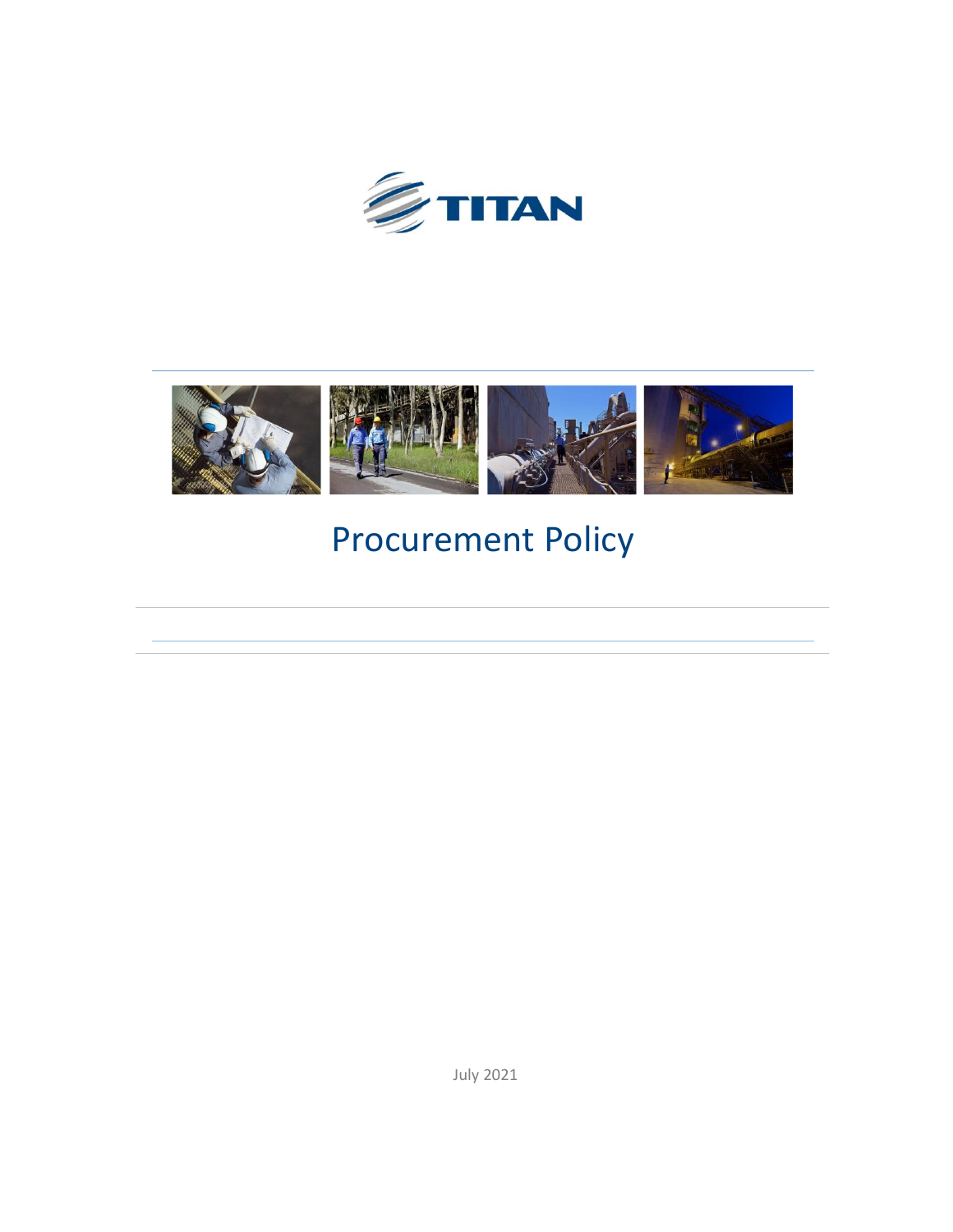

#### Table of Contents

| 1. |                                                                                           |  |
|----|-------------------------------------------------------------------------------------------|--|
| 2. | Respect for Human Rights, Labor Rights and Promotion of High Health & Safety Standards  5 |  |
| 3. |                                                                                           |  |
| 4. |                                                                                           |  |
| 5. |                                                                                           |  |
| 6. |                                                                                           |  |
|    |                                                                                           |  |
|    |                                                                                           |  |
|    |                                                                                           |  |
|    |                                                                                           |  |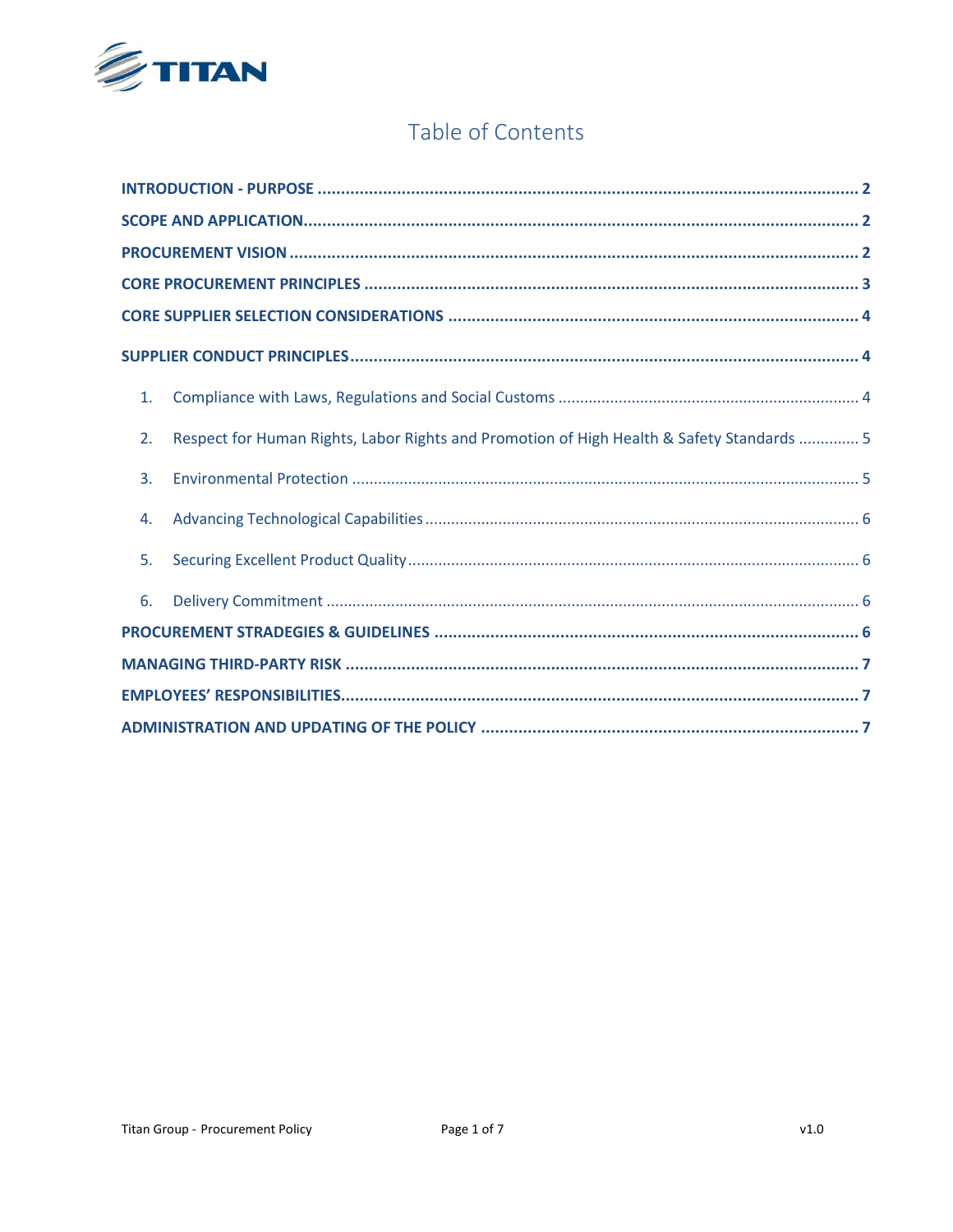

### <span id="page-2-0"></span>**Introduction - Purpose**

As a member of the U.N. Global Compact, TITAN Group incorporates in its corporate values, strategy and business practices the protection of fundamental human rights and employment rights, protection of the environment, mitigation of climate change, promotion of health and safety and the combat against corruption while ensuring operational effectiveness and efficiency and achievement of its strategic objectives.

This Procurement Policy ("**Policy**") aims to set forth the fundamental principles governing Procurement in Titan, which Titan Group employees must follow and suppliers are expected to be aligned with, when engaged in procurement activities involving Titan Group.

### <span id="page-2-1"></span>**Scope and Application**

This Policy applies to all individuals working at all levels and grades within Titan Group, including directors, senior managers, officers and employees (collectively "**employees**") of Titan Group, as well as third parties (e.g., agents, consultants) acting for Titan Group in any procurement activity.

This Policy is subject to the applicable laws in each country where any Titan Group company engages in a procurement transaction.

### <span id="page-2-2"></span>**Procurement Vision**

<span id="page-2-3"></span>TITAN Group aims to procure goods and services based on delivering the optimum total cost of ownership to the business, that are of competitive quality, price and delivery terms, while committing to promoting fairness, sustainability, health and safety, environmental protection, mitigation of climate change, social responsibility, and respect for human rights. The key objective of Titan Group's procurement of goods and services is to meet all the needs of its plants and operating units with a view to optimizing the cost, improving the competitiveness of Titan Group, and enhancing Titan Group's commitment of being a socially responsible, ethical and environmentally sensitive business organization.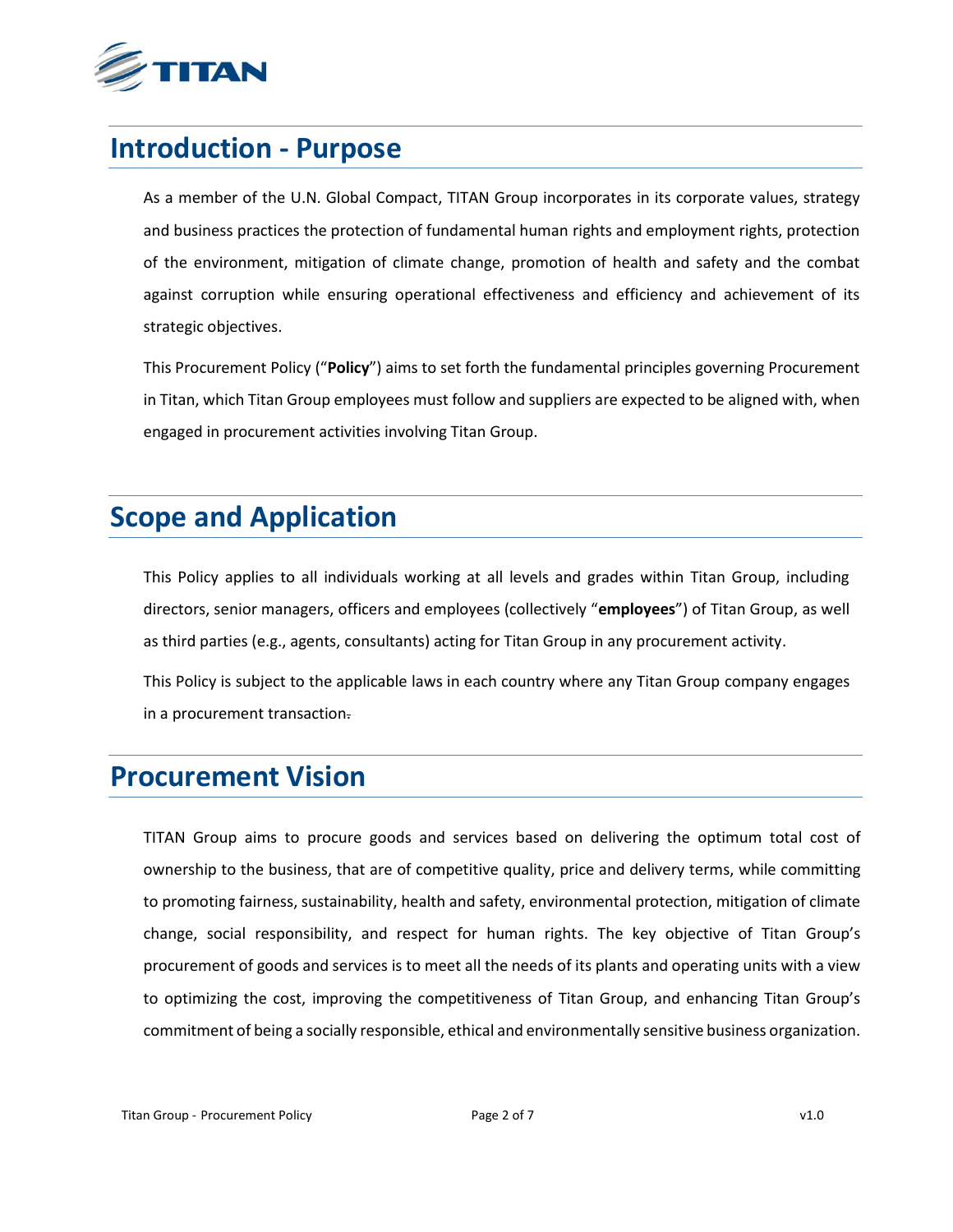

### **Core Procurement Principles**

In the course of any procurement activity, Titan Group employees and third parties acting for Titan Group must:

- (1) comply with all applicable laws and regulations, and appropriate social practices, governing local and global business;
- (2) avoid situations that may lead to conflict between Titan Group employees' personal interests and their obligations to serve Titan Group's interests;
- (3) promote integrity and ethical behavior, in accordance with Titan Group's Code of Conduct and Group Policies;
- (4) treat procurement records in confidence;
- (5) promote procurement in ways that reduce environmental impact;
- (6) respect and implement the basic principles of corporate social responsibility included in the UN Global Compact;
- (7) provide suppliers with equal opportunities for transactions with Titan Group, thereby promoting fair competition; and
- (8) evaluate and select suppliers in a fair manner following a qualification process that includes appropriately selected criteria that could include, as required for each situation, reliability, price, quality, delivery time, customer service, technological capability, business continuity and sustainability.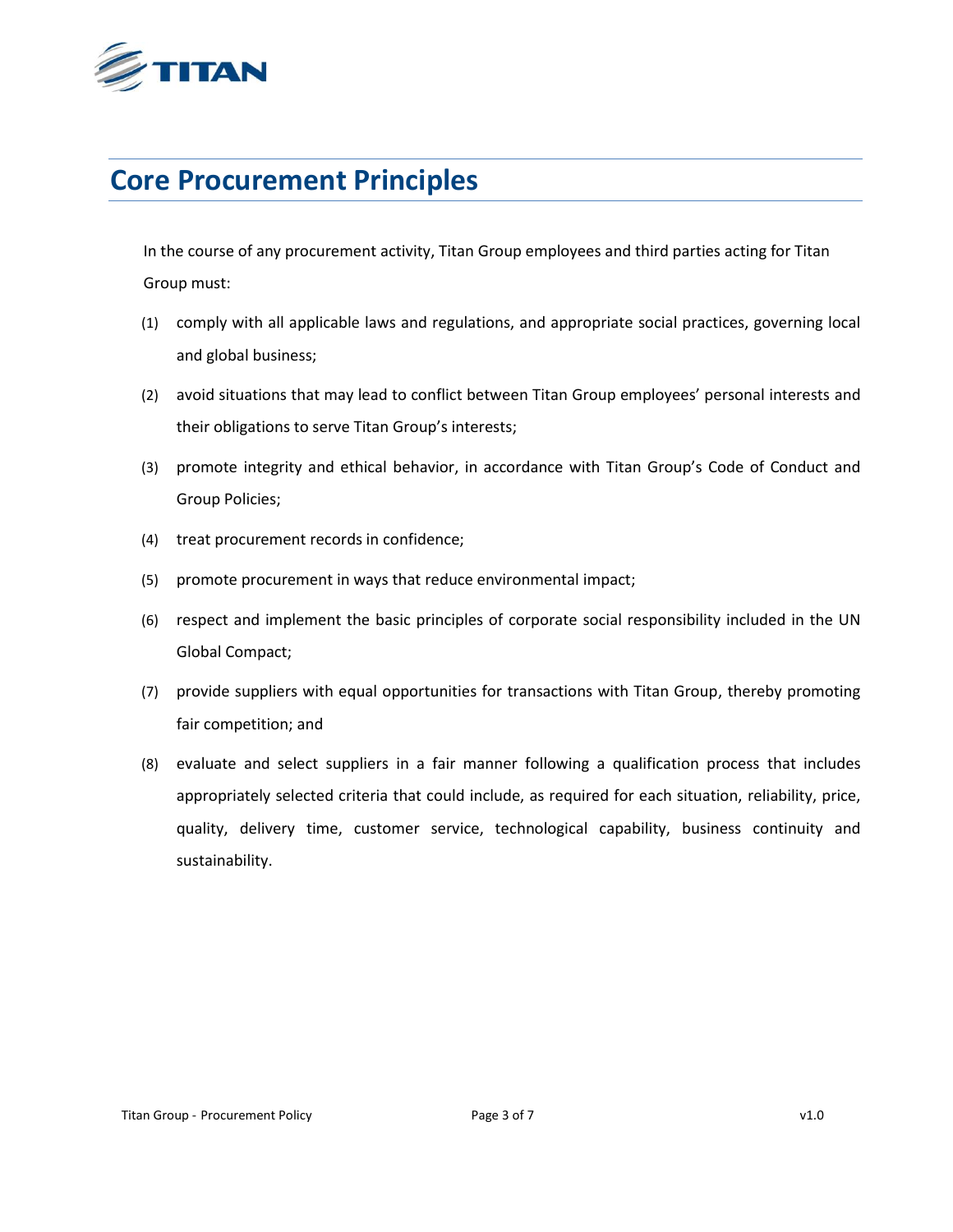

### <span id="page-4-0"></span>**Core Supplier Selection Considerations**

When selecting suppliers, or continuing transactions with suppliers, Titan Group employees and third parties acting for Titan Group must consider the following minimum set of criteria:

- (1) The company complies with all applicable laws and regulations;
- (2) The company respects human rights;
- (3) The company employs appropriate practices for health and safety, environmental protection, and climate change mitigation;
- (4) The company is not subject to economic sanctions, nor is it involved in any anti-bribery or anticorruption case in view of the relevant Titan Group policies;
- (5) The company has the ability to supply Titan Group with goods and/or services of appropriate quality, price and delivery lead-times.

### <span id="page-4-1"></span>**Supplier Conduct Principles**

Titan Group's suppliers(as well as their own suppliers) are expected to abide by the principles embedded in the UN Global Compact, as well as to the following standards:

#### <span id="page-4-2"></span>1. Compliance with Laws, Regulations and Social Customs

Suppliers are required to ensure compliance with laws, regulations, and appropriate social customs of the countries and/or regions in which they operate, including in respect to the following matters:

(1) Compliance with the regulatory framework applicable to the supplier, including but not limited to, competition laws, personal data and privacy protection laws, and intellectual property rights laws.

(2) Prohibition of bribery (any gift, payment, consideration, financial or non-financial advantage or benefit of any kind that constitutes a corrupt and illegal practice).

(3) Compliance with all Sanctions programs that Titan Group is observing under its relevant policy.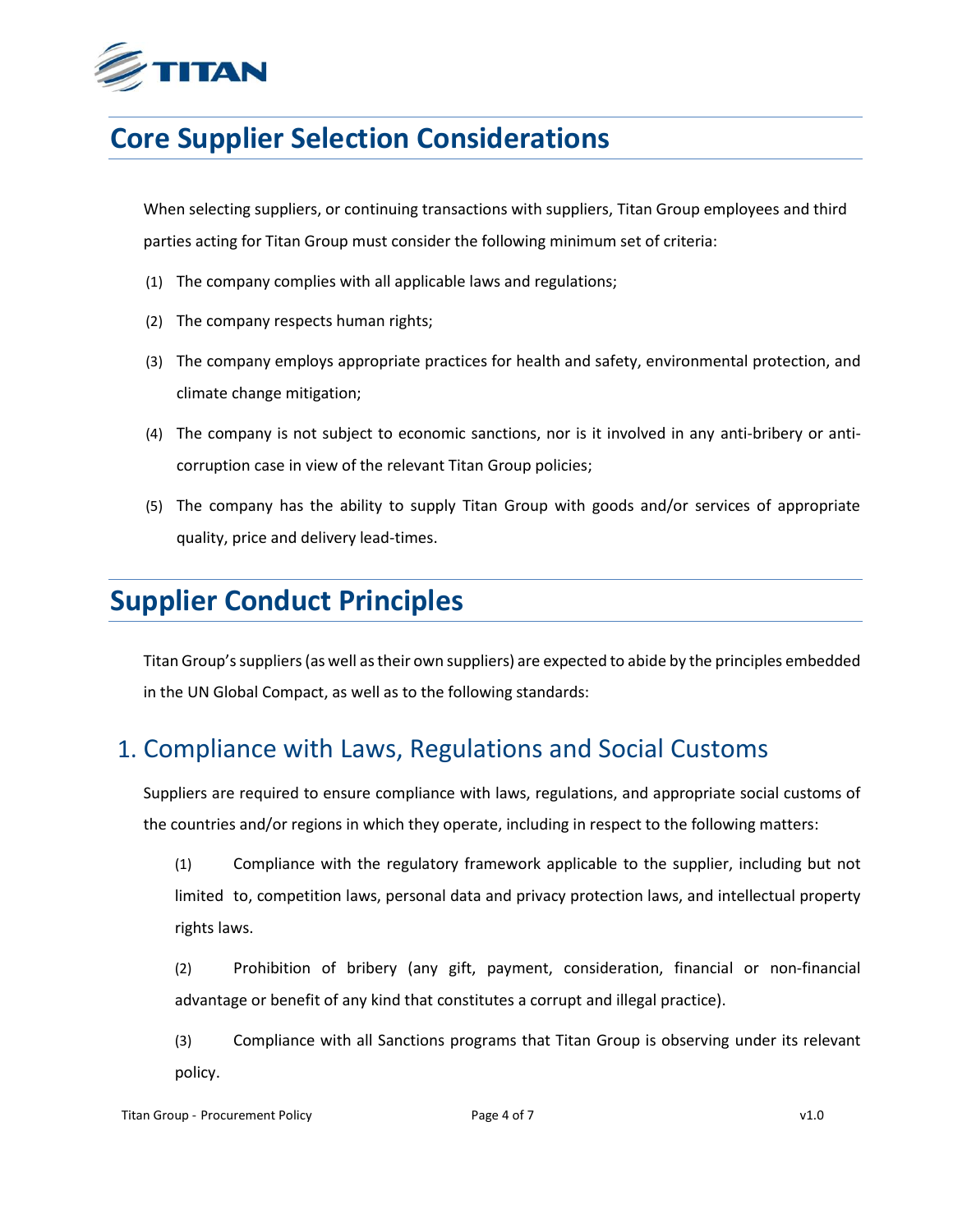

### <span id="page-5-0"></span>2. Respect for Human Rights, Labor Rights and Promotion of High Health & Safety Standards

Suppliers are required to respect human and labor rights in their business activities and to establish a safe working environment. Suppliers are required to comply with the following parameters:

- (1) The following practices are prohibited:
	- (i) forced labor (including slave labor),
	- (ii) human trafficking,
	- (iii) inhumane treatment of workers,
	- (iv) child labor, and
	- (v) discrimination.
- (2) All workers must work under fair labor conditions and standards, in terms of wages and working hours, and the rights of workers to form or join trade unions must be respected.
- (3) All workers must work in a safe and healthy working environment.
- (4) Suppliers must comply with applicable safety standards in all countries and regions where they operate.

#### <span id="page-5-1"></span>3. Environmental Protection

Suppliers are expected to embrace environmental protection as a high priority issue, and to actively engage in producing goods in an environmentally friendly manner and with the lowest possible impact on climate. Also, suppliers are encouraged to:

(1) adopt environmental and energy management systems preferably based on ISO 14001 and ISO 50001;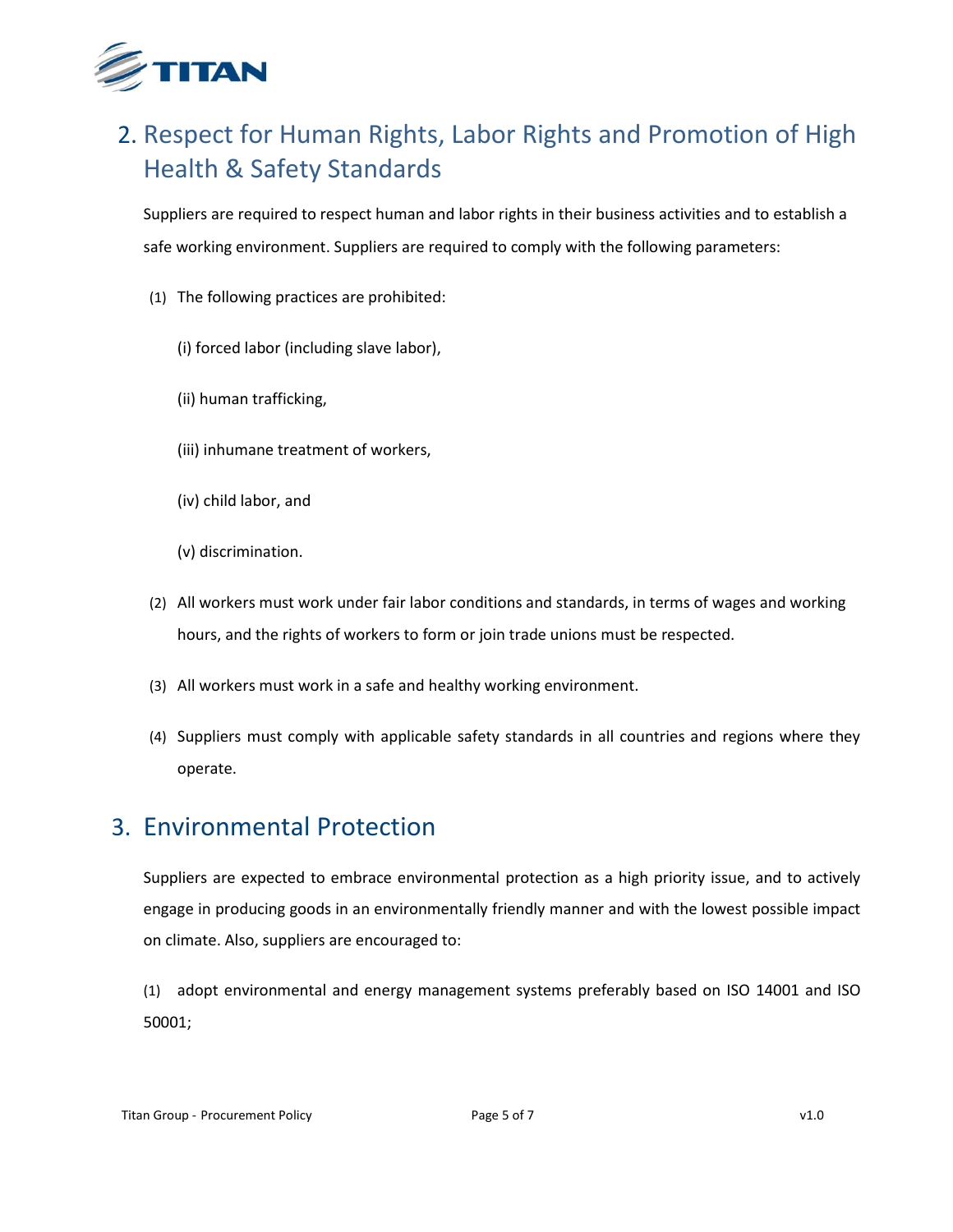

(2) procure parts and materials in such ways that have the smallest negative impact on the environment, such as reducing air pollution or eliminating use of potentially hazardous substances, and reducing greenhouse gasses as well landfilling of waste, preserving biodiversity in the areas of operation;

(3) promote environmental protection activities and climate change mitigation, such as establishing policies, implementing systems, raising awareness and providing education and training for protecting the environment and reducing climate change.

### <span id="page-6-0"></span>4. Advancing Technological Capabilities

Suppliers are expected to continually improve their technological capabilities to enable Titan Group to operate with maximum effectiveness and efficiency, and to provide excellent and safe products to its customers.

### <span id="page-6-1"></span>5. Securing Excellent Product Quality

Suppliers are expected to maintain and improve product quality by establishing a quality assurance system (preferably in accordance with ISO 9001).

#### <span id="page-6-2"></span>6. Delivery Commitment

Suppliers are required to establish a system for the stable and flexible supply of goods and services and to commit to keeping delivery schedules to the degree possible, with appropriate plans for responding to fluctuations in supply and demand of their markets and products.

### <span id="page-6-3"></span>**Procurement Strategies & Guidelines**

Procurement strategies are established for all Group-wide categories (goods and services) and for selected local/regional categories as may be decided by Group and Business Unit senior management. These strategies take into account the broader business benefit of the Group and need to be in alignment with the overall strategic priorities of the BUs and the Group, not contradicting to the rules and principles set herein.